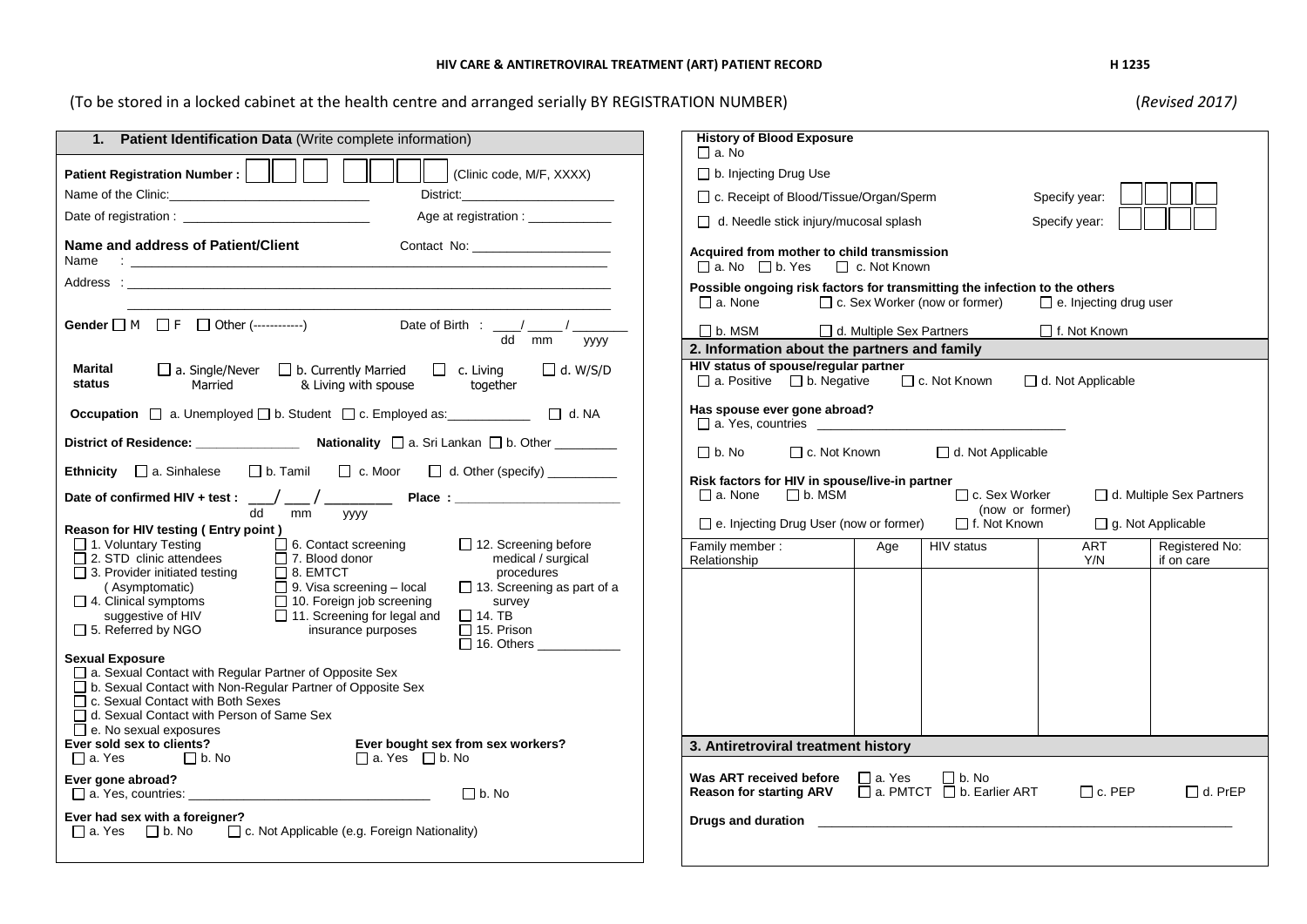| 4. Clinical and laboratory investigations                                                                                                                                                                                      |                        |                                |  |                                                                 |                                             |                                  |                                                                                 |                                              |         |  |  |
|--------------------------------------------------------------------------------------------------------------------------------------------------------------------------------------------------------------------------------|------------------------|--------------------------------|--|-----------------------------------------------------------------|---------------------------------------------|----------------------------------|---------------------------------------------------------------------------------|----------------------------------------------|---------|--|--|
|                                                                                                                                                                                                                                | Date<br>(dd/mm/<br>yy) |                                |  | <b>WHO</b><br>clinical<br>Stage                                 | <b>Body Mass</b><br>Index (BMI)             |                                  | CD4 count                                                                       | Viral load                                   | Outcome |  |  |
| At the registration                                                                                                                                                                                                            |                        |                                |  |                                                                 |                                             |                                  |                                                                                 |                                              |         |  |  |
| At start of ARV<br>(baseline)                                                                                                                                                                                                  |                        |                                |  |                                                                 |                                             |                                  |                                                                                 |                                              |         |  |  |
| At 6 months ART                                                                                                                                                                                                                |                        |                                |  |                                                                 |                                             |                                  |                                                                                 |                                              |         |  |  |
| At 12 month ART                                                                                                                                                                                                                |                        |                                |  |                                                                 |                                             |                                  |                                                                                 |                                              |         |  |  |
| At 24 months ART                                                                                                                                                                                                               |                        |                                |  |                                                                 |                                             |                                  |                                                                                 |                                              |         |  |  |
| At 60 months ART                                                                                                                                                                                                               |                        |                                |  |                                                                 |                                             |                                  |                                                                                 |                                              |         |  |  |
| 5. Antiretroviral treatment                                                                                                                                                                                                    |                        |                                |  |                                                                 |                                             |                                  |                                                                                 |                                              |         |  |  |
| Treatment started date                                                                                                                                                                                                         |                        |                                |  | $\frac{1}{2}$<br>dd mm yyyy                                     |                                             |                                  |                                                                                 |                                              |         |  |  |
| Age at ART initiation _                                                                                                                                                                                                        |                        |                                |  |                                                                 | ART regimen                                 |                                  |                                                                                 |                                              |         |  |  |
|                                                                                                                                                                                                                                |                        |                                |  |                                                                 | Details on substitution or switching of ARV |                                  |                                                                                 |                                              |         |  |  |
|                                                                                                                                                                                                                                |                        | Date                           |  |                                                                 | New Regimen                                 |                                  |                                                                                 | Reason                                       |         |  |  |
| 1 <sup>st</sup> Line                                                                                                                                                                                                           |                        | /  ./                          |  |                                                                 |                                             |                                  |                                                                                 |                                              |         |  |  |
|                                                                                                                                                                                                                                |                        | $\dots$ / $\dots$ / $\dots$    |  |                                                                 |                                             |                                  |                                                                                 |                                              |         |  |  |
| 2 <sup>nd</sup> Line                                                                                                                                                                                                           |                        | / /                            |  |                                                                 |                                             |                                  |                                                                                 |                                              |         |  |  |
|                                                                                                                                                                                                                                |                        | $\ldots$ , $\ldots$ , $\ldots$ |  |                                                                 |                                             |                                  |                                                                                 |                                              |         |  |  |
| 3rd Line                                                                                                                                                                                                                       |                        | /  /                           |  |                                                                 |                                             |                                  |                                                                                 |                                              |         |  |  |
|                                                                                                                                                                                                                                |                        | $\dots$ / /                    |  |                                                                 |                                             |                                  |                                                                                 |                                              |         |  |  |
| 6. Tuberculosis treatment during HIV care                                                                                                                                                                                      |                        |                                |  |                                                                 |                                             |                                  |                                                                                 |                                              |         |  |  |
| <b>Outcome of TB screening</b><br>(tick)<br>Pulmonary TB<br>□ Smear-positive                                                                                                                                                   |                        |                                |  | Past history of TB<br>$\Box$ Yes $\Box$ No<br>TB Regimen (tick) |                                             |                                  | <b>Registration for TB screening</b><br>Health Centre:_________________________ |                                              |         |  |  |
| □ Smear-negative<br>□ Extrapulmonary                                                                                                                                                                                           |                        |                                |  | □ Category I                                                    |                                             | <b>TB Treatment outcome:</b>     |                                                                                 |                                              |         |  |  |
| site: when the same of the same of the same of the same of the same of the same of the same of the same of the same of the same of the same of the same of the same of the same of the same of the same of the same of the sam |                        |                                |  | □ Category II                                                   |                                             | $\Box$ Cure                      |                                                                                 |                                              |         |  |  |
| □ Latent TB/INAH                                                                                                                                                                                                               |                        |                                |  | $\Box$ Other specify:                                           |                                             | $\Box$ Rx completed              |                                                                                 |                                              |         |  |  |
| prophylaxis                                                                                                                                                                                                                    |                        |                                |  | Date start TB Rx:                                               |                                             | $\Box$ Rx failure<br>$\Box$ Died |                                                                                 |                                              |         |  |  |
| $\Box$ MDR/XDR/TDR TB<br>$\Box$ Recurrent                                                                                                                                                                                      |                        |                                |  | <u>J J</u>                                                      |                                             |                                  | $\Box$ Default                                                                  |                                              |         |  |  |
|                                                                                                                                                                                                                                |                        |                                |  | dd / mm / yyyy                                                  |                                             | $\Box$ Transfer out              |                                                                                 |                                              |         |  |  |
|                                                                                                                                                                                                                                |                        |                                |  |                                                                 |                                             |                                  |                                                                                 | Date: $\frac{1}{\sqrt{2}}$<br>dd / mm / yyyy |         |  |  |
| 7. End of follow up                                                                                                                                                                                                            |                        |                                |  |                                                                 |                                             |                                  |                                                                                 |                                              |         |  |  |
| $\Box$ Death                                                                                                                                                                                                                   |                        | Date of death:                 |  |                                                                 | $\sqrt{1}$                                  |                                  |                                                                                 |                                              |         |  |  |
| $\Box$ Transferred out                                                                                                                                                                                                         |                        | Date:                          |  |                                                                 | $\frac{1}{2}$                               |                                  |                                                                                 | New Clinic _______                           |         |  |  |
| dd / mm / $yy$                                                                                                                                                                                                                 |                        |                                |  |                                                                 |                                             |                                  |                                                                                 |                                              |         |  |  |

|                                                                                                                                                                                                                                                                                                                                                                                                             | 8. Other conditions and issues (baseline and during follow up) |                                                            |                                       |       |                        |                      |  |                                     |             |  |  |
|-------------------------------------------------------------------------------------------------------------------------------------------------------------------------------------------------------------------------------------------------------------------------------------------------------------------------------------------------------------------------------------------------------------|----------------------------------------------------------------|------------------------------------------------------------|---------------------------------------|-------|------------------------|----------------------|--|-------------------------------------|-------------|--|--|
| Acute HBV / Chronic HBV<br>Renal disease<br>$\Box$ Early syphilis<br>Gonorrhoea<br>Acute HCV / Chronic HCV<br>$\Box$ Bone changes<br>Non gonococcal infection<br>$\Box$ Malignancies<br>I I DM<br>□ Newly diagnosed HSV<br>$\Box$ Dyslipidemia<br>$\Box$ Hypertention<br>□ Ischaemic Heart Disease<br>$\Box$ Asthma<br>□ Newly diagnosed HPV<br>$\Box$ Other STI<br>$\mathcal{L}^{\text{max}}_{\text{max}}$ |                                                                |                                                            |                                       |       |                        |                      |  |                                     |             |  |  |
|                                                                                                                                                                                                                                                                                                                                                                                                             |                                                                |                                                            |                                       |       |                        |                      |  |                                     |             |  |  |
|                                                                                                                                                                                                                                                                                                                                                                                                             |                                                                |                                                            |                                       |       |                        |                      |  |                                     |             |  |  |
| Drug allergy _____________                                                                                                                                                                                                                                                                                                                                                                                  |                                                                |                                                            |                                       |       |                        |                      |  |                                     |             |  |  |
|                                                                                                                                                                                                                                                                                                                                                                                                             |                                                                |                                                            | If yes, Type:-                        |       |                        |                      |  |                                     |             |  |  |
| Contraception                                                                                                                                                                                                                                                                                                                                                                                               |                                                                | Yes                                                        |                                       |       |                        |                      |  | Any change in contraception options |             |  |  |
|                                                                                                                                                                                                                                                                                                                                                                                                             |                                                                | No<br>N/R                                                  | <b>Changed to</b>                     |       |                        |                      |  |                                     |             |  |  |
|                                                                                                                                                                                                                                                                                                                                                                                                             |                                                                |                                                            | Date                                  |       |                        |                      |  |                                     |             |  |  |
| <b>Gynecological/ Obstetric history</b>                                                                                                                                                                                                                                                                                                                                                                     |                                                                |                                                            |                                       |       |                        |                      |  |                                     |             |  |  |
| $P$ $C$ $C$                                                                                                                                                                                                                                                                                                                                                                                                 |                                                                |                                                            |                                       |       |                        | <b>Pregnant now:</b> |  | $\Box$ 1. Yes                       | $\Box$ 2.No |  |  |
|                                                                                                                                                                                                                                                                                                                                                                                                             |                                                                |                                                            |                                       |       |                        |                      |  |                                     |             |  |  |
|                                                                                                                                                                                                                                                                                                                                                                                                             |                                                                | on PMTCT Services □ 1.Yes<br>$\Box$ 2.No<br>dd / mm / yyyy |                                       |       |                        |                      |  |                                     |             |  |  |
|                                                                                                                                                                                                                                                                                                                                                                                                             |                                                                |                                                            |                                       |       |                        |                      |  |                                     |             |  |  |
|                                                                                                                                                                                                                                                                                                                                                                                                             |                                                                |                                                            |                                       |       |                        |                      |  |                                     |             |  |  |
|                                                                                                                                                                                                                                                                                                                                                                                                             |                                                                |                                                            |                                       |       |                        |                      |  |                                     |             |  |  |
|                                                                                                                                                                                                                                                                                                                                                                                                             |                                                                | <b>Hepatitis B Vaccination</b>                             |                                       |       | <b>HepBs Ab levels</b> |                      |  | Any other vaccinations              |             |  |  |
|                                                                                                                                                                                                                                                                                                                                                                                                             |                                                                | dosage                                                     | date                                  | level |                        |                      |  |                                     | date        |  |  |
|                                                                                                                                                                                                                                                                                                                                                                                                             |                                                                |                                                            |                                       |       |                        |                      |  |                                     |             |  |  |
| Last Menstrual Period: _______________<br>9. Vaccination details<br>1st dose<br>2nd dose                                                                                                                                                                                                                                                                                                                    |                                                                |                                                            |                                       |       |                        |                      |  |                                     |             |  |  |
| 3rd dose                                                                                                                                                                                                                                                                                                                                                                                                    |                                                                |                                                            |                                       |       |                        |                      |  |                                     |             |  |  |
| 4th dose                                                                                                                                                                                                                                                                                                                                                                                                    |                                                                |                                                            |                                       |       |                        |                      |  |                                     |             |  |  |
| Remarks:-                                                                                                                                                                                                                                                                                                                                                                                                   |                                                                |                                                            |                                       |       |                        |                      |  |                                     |             |  |  |
|                                                                                                                                                                                                                                                                                                                                                                                                             |                                                                |                                                            |                                       |       |                        |                      |  |                                     |             |  |  |
|                                                                                                                                                                                                                                                                                                                                                                                                             |                                                                |                                                            |                                       |       |                        |                      |  |                                     |             |  |  |
|                                                                                                                                                                                                                                                                                                                                                                                                             |                                                                |                                                            |                                       |       |                        |                      |  |                                     |             |  |  |
|                                                                                                                                                                                                                                                                                                                                                                                                             |                                                                |                                                            | 10. Linkage to NGOs/Care Institutions |       |                        |                      |  |                                     |             |  |  |
|                                                                                                                                                                                                                                                                                                                                                                                                             |                                                                |                                                            | Name of organizations/type*           |       |                        |                      |  | Purpose**                           |             |  |  |
|                                                                                                                                                                                                                                                                                                                                                                                                             |                                                                |                                                            |                                       |       |                        |                      |  |                                     |             |  |  |
| Date                                                                                                                                                                                                                                                                                                                                                                                                        |                                                                |                                                            |                                       |       |                        |                      |  |                                     |             |  |  |
|                                                                                                                                                                                                                                                                                                                                                                                                             |                                                                |                                                            |                                       |       |                        |                      |  |                                     |             |  |  |
|                                                                                                                                                                                                                                                                                                                                                                                                             |                                                                |                                                            |                                       |       |                        |                      |  |                                     |             |  |  |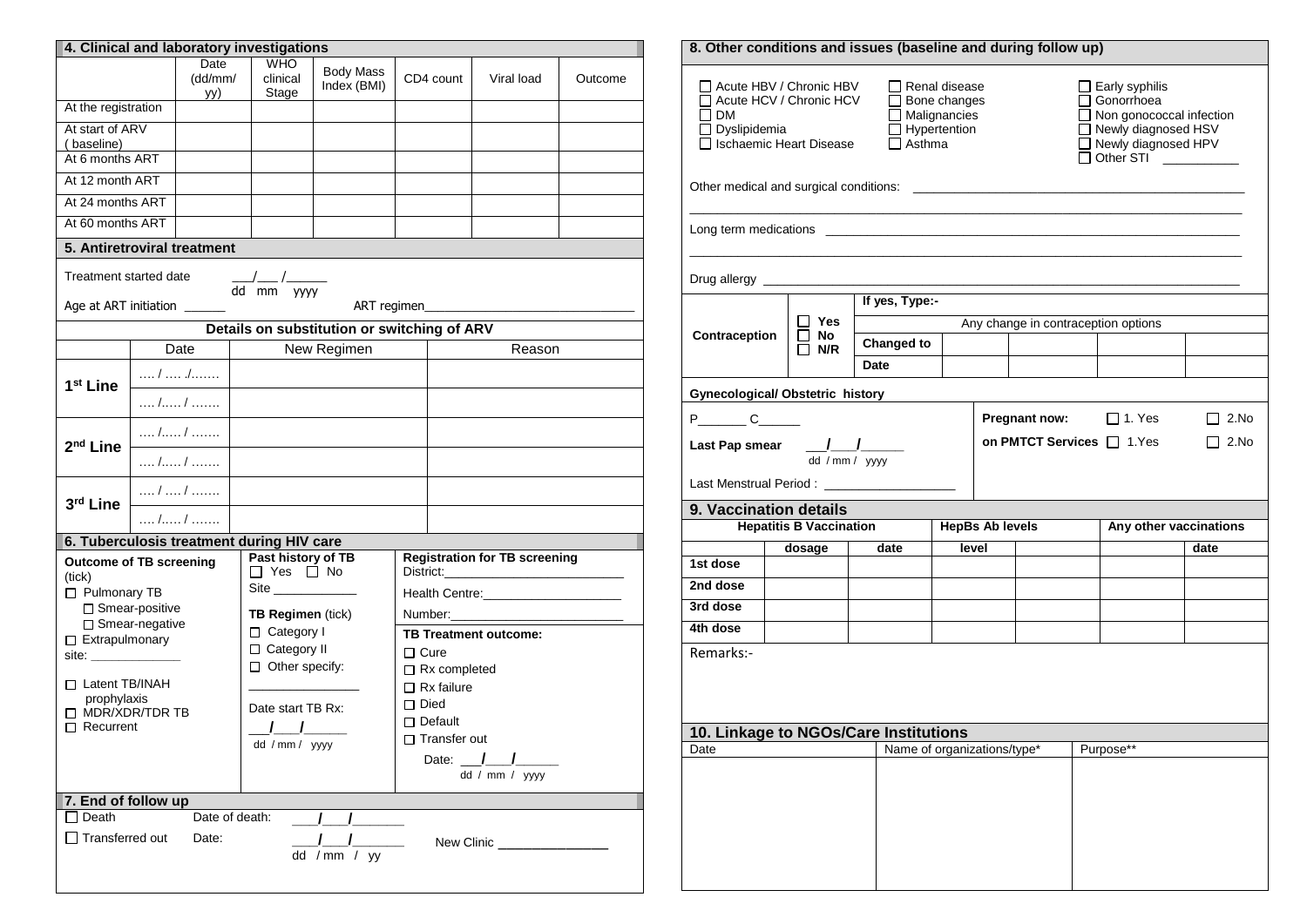## **HIV CARE/ ART FOLLOW-UP (Indicate if the patient is missing or LFU in the row of next due visit)**

|                  | 1.               | $\overline{2}$ .                | 3.          | 4.                       | 5.                    | 6.                    | 7.                                | 8.                                                                                  | 9.                                             | 10.                                  | $\overline{11}$ .                                                   | 12.                      | 13.                               | 14.                  | 15.                   | 16.                |
|------------------|------------------|---------------------------------|-------------|--------------------------|-----------------------|-----------------------|-----------------------------------|-------------------------------------------------------------------------------------|------------------------------------------------|--------------------------------------|---------------------------------------------------------------------|--------------------------|-----------------------------------|----------------------|-----------------------|--------------------|
| S. No            | Date of<br>Visit | Date of<br><b>Next</b><br>Visit | Weight (kg) | Height (cm) for<br>child | WHO Clinical<br>Stage | Performance<br>Scale* | Opportunistic<br>infections code* | Drugs<br>prescribed for<br>Ols /<br>Prophylaxis for<br>Ols (Co-trim/<br>INAH/Other) | Antiretroviral<br>drugs and dose<br>prescribed | ART<br>Side<br>effects<br>- $code^*$ | Adherence<br>to $\mathsf{ART}^*$ -<br>>95%,<br>80-95%,<br>$<\!\!80$ | Any<br>other<br>medicine | Pregnancy<br>Y/N or FP<br>Method* | Condoms<br>Given Y/N | Remarks/<br>Referrals | Signature<br>Staff |
| $\overline{1}$ . |                  |                                 |             |                          |                       |                       |                                   |                                                                                     |                                                |                                      |                                                                     |                          |                                   |                      |                       |                    |
| $\overline{2}$ . |                  |                                 |             |                          |                       |                       |                                   |                                                                                     |                                                |                                      |                                                                     |                          |                                   |                      |                       |                    |
| $\overline{3}$ . |                  |                                 |             |                          |                       |                       |                                   |                                                                                     |                                                |                                      |                                                                     |                          |                                   |                      |                       |                    |
| $\overline{4}$ . |                  |                                 |             |                          |                       |                       |                                   |                                                                                     |                                                |                                      |                                                                     |                          |                                   |                      |                       |                    |
| $\overline{5}$ . |                  |                                 |             |                          |                       |                       |                                   |                                                                                     |                                                |                                      |                                                                     |                          |                                   |                      |                       |                    |
| $\overline{6}$ . |                  |                                 |             |                          |                       |                       |                                   |                                                                                     |                                                |                                      |                                                                     |                          |                                   |                      |                       |                    |
| $\overline{7}$   |                  |                                 |             |                          |                       |                       |                                   |                                                                                     |                                                |                                      |                                                                     |                          |                                   |                      |                       |                    |
| $\overline{8}$ . |                  |                                 |             |                          |                       |                       |                                   |                                                                                     |                                                |                                      |                                                                     |                          |                                   |                      |                       |                    |
| 9.               |                  |                                 |             |                          |                       |                       |                                   |                                                                                     |                                                |                                      |                                                                     |                          |                                   |                      |                       |                    |
| 10.              |                  |                                 |             |                          |                       |                       |                                   |                                                                                     |                                                |                                      |                                                                     |                          |                                   |                      |                       |                    |
| 11.              |                  |                                 |             |                          |                       |                       |                                   |                                                                                     |                                                |                                      |                                                                     |                          |                                   |                      |                       |                    |
| 12.              |                  |                                 |             |                          |                       |                       |                                   |                                                                                     |                                                |                                      |                                                                     |                          |                                   |                      |                       |                    |

## **\*Instructions and codes:**

**Date:** Write the date of actual visit starting from the 1st visit for HIV care – ALL DATES: **DD/MM/YY Performance scale:** A- Normal activity; B- bedridden <50% of the day during last month; Cbedridden > 50% of the day during last month

**FP:** family planning; 1 condoms, 2 oral contraceptive pills, 3 injectable/implantable hormones, 4 diaphragm/cervical cap, 5 intrauterine device, 6 vasectomy/tubal ligation/hysterectomy

**Opportunistic infections:** Enter one or more codes − Tuberculosis (TB); Candidiasis (C); Diarrhoea (D); Cryptocococal meningitis (M); Pneumocystis Carinii Pneumonia (PCP); Cytomegalovirus disease (CMV); Penicilliosis (P); Herpes zoster (Z); Genital herpes (H); Toxoplasmosis (T); Other-specify **Adherence:** Check adherence by asking the patient if he/she has missed any doses. Also check the bottle/blister packet. Write the estimated level of adherence (e.g. >95% = < 3 doses missed in a period of 30 days;  $80-95% = 3$  to 12 doses missed in a period of 30 days;  $< 80% = >12$  doses missed in a period of 30 days

**Side effects:** Enter one or more codes − S=Skin rash; Nau-nausea; V=Vomiting; D=Diarrhoea; N=Neuropathy=Jaundice; A=Anaemia; F=Fatigue; H=Headache; Fev=Fever; Hyp=Hypersensitivity; Dep=Depression; P=Pancreatitis; L=Lipodystrophy; Drows=Drowsiness; O=Other− Specify